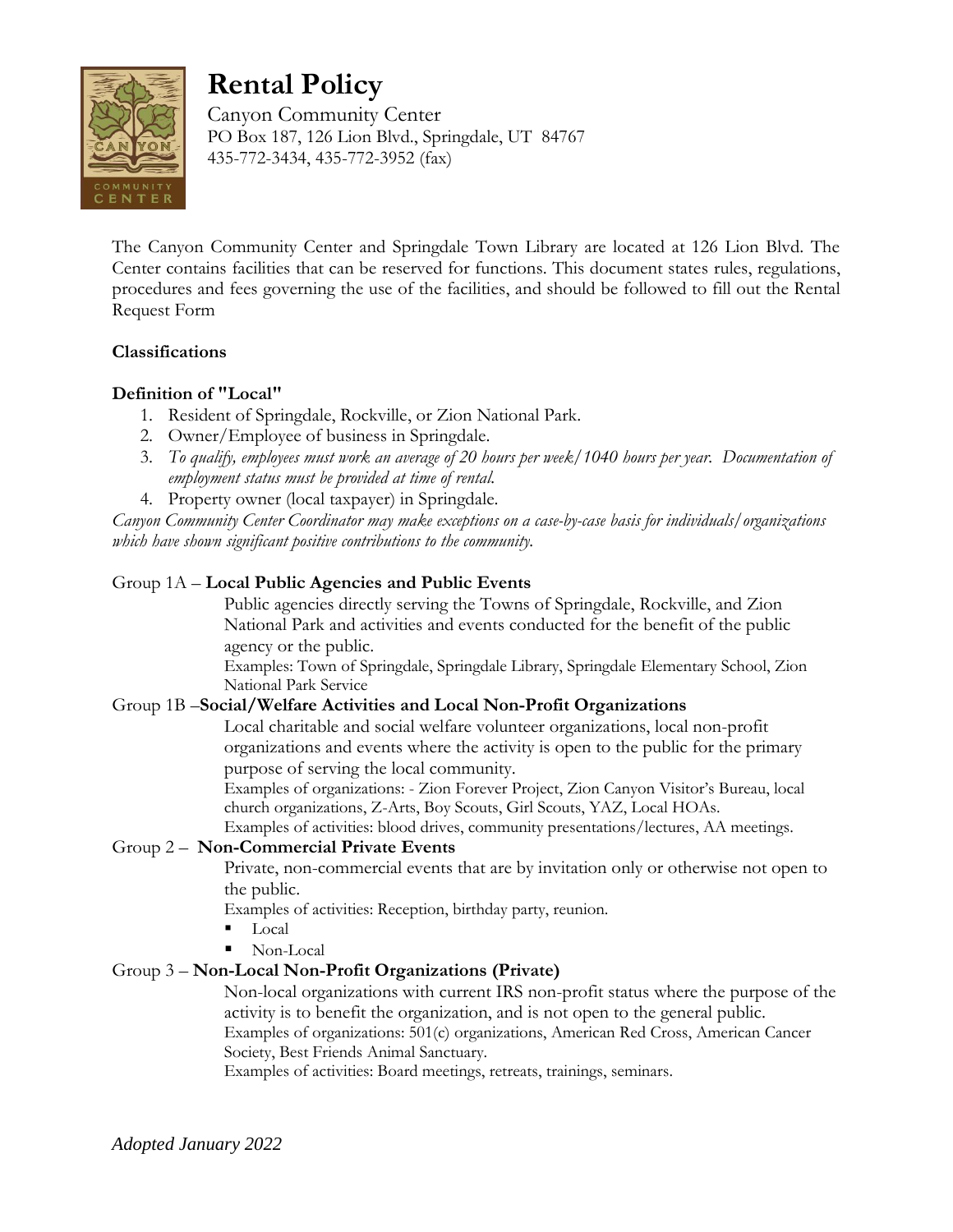#### Group 4 – **Commercial**

For profit companies, groups, associations, and individuals whose event is selfbenefiting. This includes commercial and other money-making events, or events that support for-profit organizations.

Examples of organizations: Professional associations, businesses and corporations.

- Examples of activities: corporate retreats, trade shows, company training
- Local
- Non-Local

#### **Priority of User Groups**

Scheduling will be based upon a month-by-month rolling calendar. In the case of scheduling conflict, priority will be given to Group 1A.

#### **Room Rental & Use Fees**

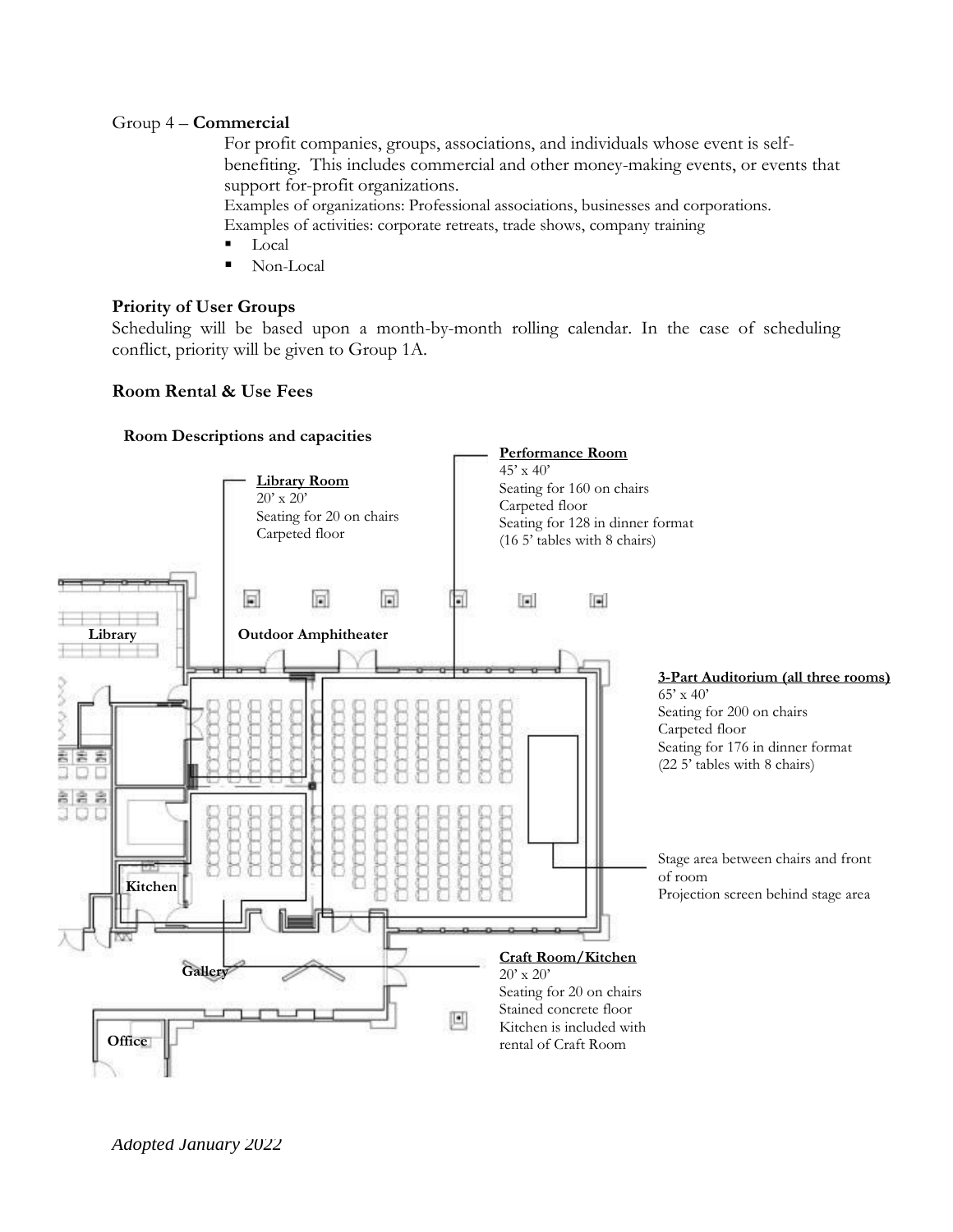## **Rental Fees**

Group 1A & 1B– **Local Public Agencies & Local Social and Welfare Activities**

| Facility                   | Hourly                 |  |
|----------------------------|------------------------|--|
|                            | $(2 \text{-hour min})$ |  |
| 3-part Auditorium          |                        |  |
| <b>Performance Room</b>    |                        |  |
| <b>Library Room</b>        | No Charge              |  |
| <b>Crafts Room/Kitchen</b> |                        |  |
| Amphitheater               |                        |  |

## Group 2 – **Non-Commercial Private Events**

| Facility                   | <b>Local Hourly</b>    | Non-Local Hourly       |
|----------------------------|------------------------|------------------------|
|                            | $(2 \text{-hour min})$ | $(2 \text{-hour min})$ |
| 3-part Auditorium          | \$50.00/hr             | \$200.00/hr            |
| <b>Performance Room</b>    | \$30.00/hr             | \$120.00/hr            |
| <b>Library Room</b>        | \$10.00/hr             | \$40.00/hr             |
| <b>Crafts Room/Kitchen</b> | \$10.00/hr             | \$40.00/hr             |
| Amphitheater               | \$5.00/hr              | \$20.00/hr             |

#### Group 3 – **Non-Local Non-Profit Organizations**

| Facility                   | Hourly                 |  |
|----------------------------|------------------------|--|
|                            | $(2 \text{-hour min})$ |  |
| 3-part Auditorium          | \$100.00/hr            |  |
| <b>Performance Room</b>    | \$60.00/hr             |  |
| <b>Library Room</b>        | \$20.00/hr             |  |
| <b>Crafts Room/Kitchen</b> | \$20.00/hr             |  |
| Amphitheater               | \$10.00/hr             |  |

#### Group 4 – **Commercial**

| Facility                   | <b>Local Hourly</b>    | Non-Local Hourly       |
|----------------------------|------------------------|------------------------|
|                            | $(2 \text{-hour min})$ | $(2 \text{-hour min})$ |
| 3-part Auditorium          | \$100.00/hr            | \$300.00/hr            |
| <b>Performance Room</b>    | \$60.00/hr             | \$180.00/hr            |
| <b>Library Room</b>        | \$20.00/hr             | \$60.00/hr             |
| <b>Crafts Room/Kitchen</b> | \$20.00/hr             | \$60.00/hr             |
| Amphitheater               | \$10.00/hr             | \$30.00/hr             |

## **Available Equipment**

Applicants are responsible for providing equipment needed in addition to the equipment available from the Canyon Community Center. Equipment may not be removed from the facility. Delivery and pickup of rental equipment must be incorporated within the hours scheduled and paid for. Storage is unavailable before or after an event. **Applicants are responsible for the setup and takedown of any rental equipment, except the dance floor.**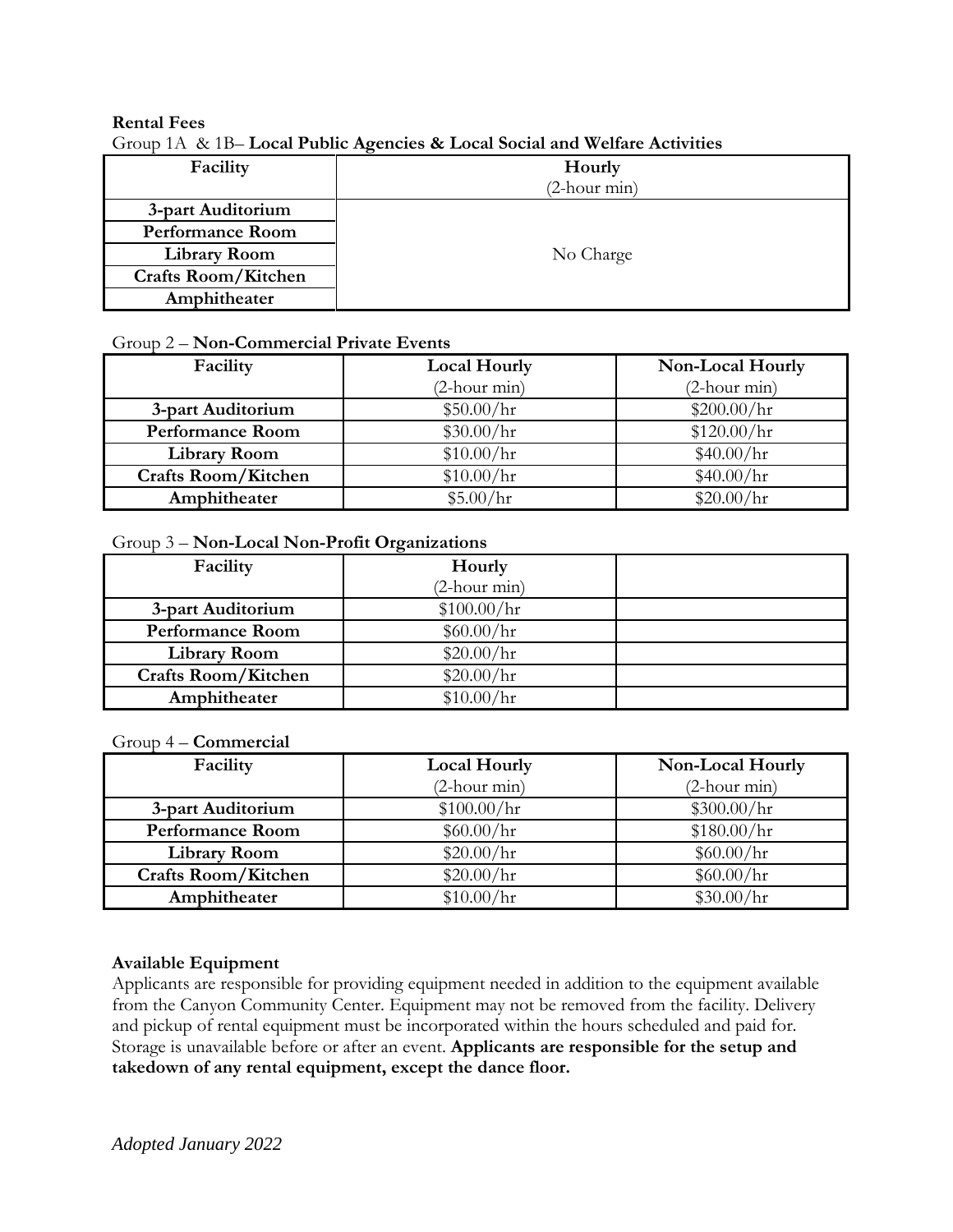| Equipment                              | <b>Rental Fee</b>      | Deposit  |  |  |
|----------------------------------------|------------------------|----------|--|--|
| Tables (185'-round, 66'-rectangular, 6 | Included with building | N/A      |  |  |
| 8'-rectangular)                        |                        |          |  |  |
| Chairs (200)                           | Included with building | N/A      |  |  |
| <b>Projection Screen</b>               | Included with building | N/A      |  |  |
| <b>Internet Access</b>                 | Included with building | N/A      |  |  |
| Projector/Sound System                 | Included with building | N/A      |  |  |
| Microphone                             | \$25.00                | \$100.00 |  |  |
| Dance Floor                            | \$500.00               | \$500.00 |  |  |
| <b>Upright Piano</b>                   | Included with building | N/A      |  |  |
| <b>Baby Grand Piano</b>                | \$100.00               | \$500.00 |  |  |

**Available Equipment**

**Deposits and Payment Schedules**

| <b>Security Deposit</b> |                        |                        |  |
|-------------------------|------------------------|------------------------|--|
| Facility                | <b>General Deposit</b> | <b>Alcohol Deposit</b> |  |
| 3-part Auditorium       | \$600.00               |                        |  |
| <b>Performance Room</b> | \$300.00               | \$500.00               |  |
| <b>Library Room</b>     | \$100.00               |                        |  |
| Crafts Room\Kitchen     | \$100.00               |                        |  |
| Amphitheater            | \$60.00                |                        |  |

Deposits will be required to ensure proper care is taken of the facilities and equipment. All deposits will be cashed and deposited prior to the event. Deposits will be refunded within one week following the post-event inspection provided there are no violations of the Rental Policy, damages to the facility, equipment, or excessive cleaning required. Costs to repair damages to facility or equipment, or clean the facility, will be deducted from the deposit. Violations of the rental policy that are brought to the attention of the renter, and left uncorrected, will result in withholding of 10% of deposit per violation noted. Renter, not caterer, event planner, or any other person, is responsible for ensuring that terms of rental contract are complied with.

Continuous use applicants may pay a one-time damage deposit to be retained for all future rentals.

Security deposit and alcohol fee, if applicable, and one-half of rental fee(s) must be paid when the Canyon Community Center User Agreement is signed. Payment balance, plus any equipment rental fees will be due 30 days in advance of scheduled event. In the event the activity is scheduled less than 30-days in advance, full payment is due when the reservation is made.

An additional refundable deposit will be charged for events where alcohol is served; please see Alcohol permit and additional insurance section.

Payment for rental fee may be by cash, check, or credit card. Deposits may **only** be paid for by cash or check.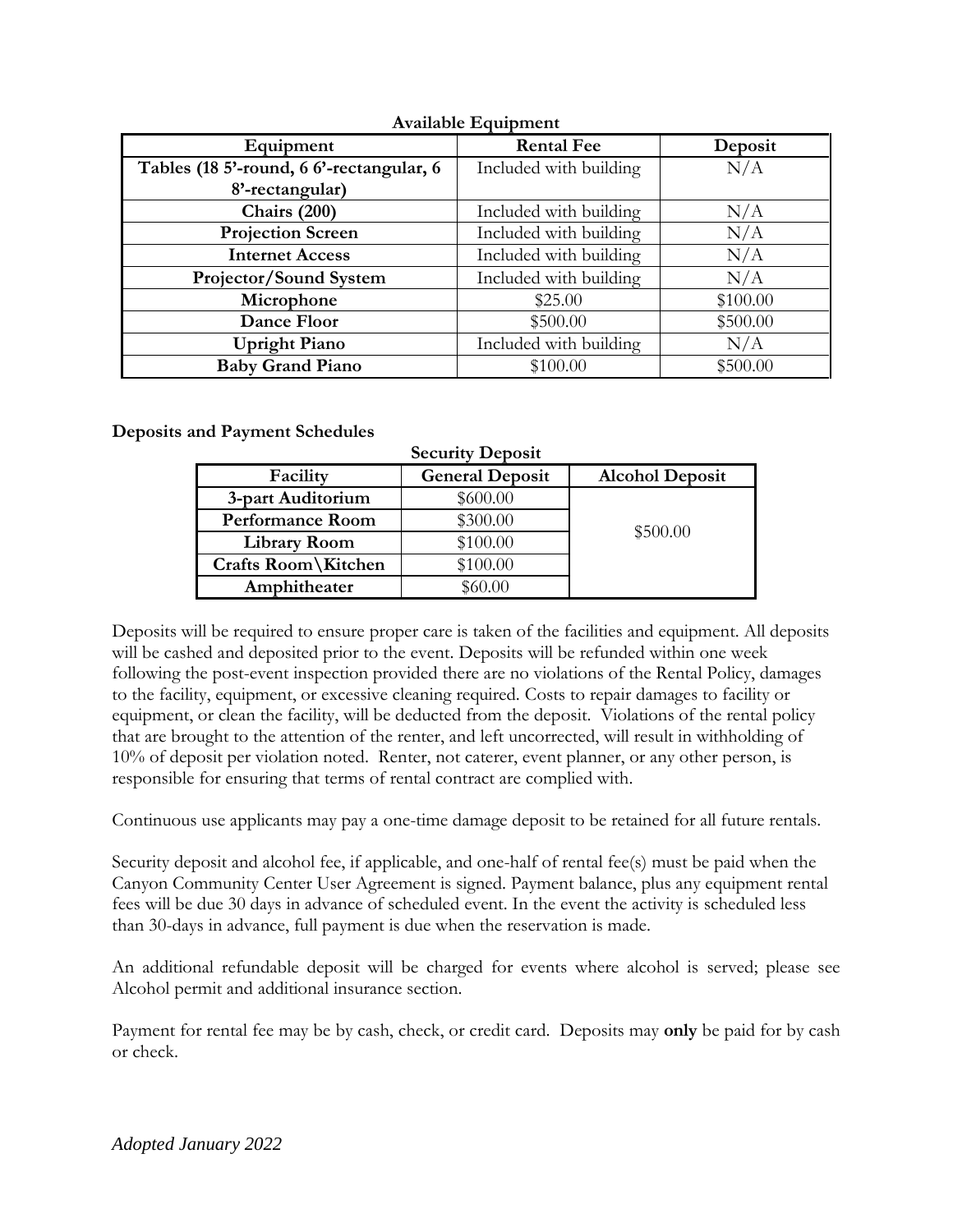## **Insurance Requirements**

All applicants shall provide the Town of Springdale with a valid Certificate of Liability written through carriers acceptable to the Town of Springdale, and Utah Local Governments Trust. Such certificate shall provide General Liability protection in the amount of \$3,000,000 per occurrence. If alcohol is to be consumed, Liquor Liability coverage is also required.

The applicant must be specified as the insured. The Certificate shall name the Town of Springdale, its officers and agents, as an *"additional insured"* in conformance with the hold harmless agreement as outlined in the Canyon Community Center User Agreement and must specify that the applicant's insurance shall be primary to any insurance carried by the Town. The certificate shall be properly executed with the original signature of the authorizing insurance agent. A copy of the Insurance Certificate is required with final payment.

## **Alcohol Permit**

Events open to the general public or private events that charge for alcohol served must adhere to Utah State DABC rules and regulations (801-977-6800 & www.alcbev.state.ut.us) and provide a copy of the single event permit with final payment.

Privately hosted events, which are closed to the public and do not charge for alcohol or admission, do not need a DABC permit. However, additional insurance is required (see Insurance Requirements). Beer kegs are not allowed at any time per state law.

## **Hours of Rental Use**

- The Canyon Community Center is available for rental Monday thru Saturday from 7:00 A.M. to 9:00 P.M. It will be closed on Sundays for general rentals, but may be available to communityserving programs as approved by the Canyon Community Center Coordinator on a case-by-case basis.
- The minimum rental period is two (2) hours.
- Renter is responsible for ensuring terms of rental contract are complied with.
- **Hours of use must include the amount of time needed for the setup, function and cleanup, including any time needed by the caterer, band, florist, coordinator, etc.**
- The room must be vacated by the time specified on the Rental Request Form.

## **How to Make a Reservation**

- To make a reservation to use the facilities at the Canyon Community Center, a Rental Request Form must be submitted to the Center via U.S. mail, internet reservation site, or inperson during regular business hours.
- In order to receive a local rate, the applicant must supply proper verification.
- Groups who are applying under the Group 3 classification must supply a copy of their current I.R.S. Tax Exemption Certificate.
- All requests will be reviewed and processed within a five (5) working day period. User agreement and deposits plus  $\frac{1}{2}$  rental fee must be returned within the next five (5) working days.
- If payments are not received as outlined, the applicant's reservation will be voided and the scheduled time will be opened for other rentals.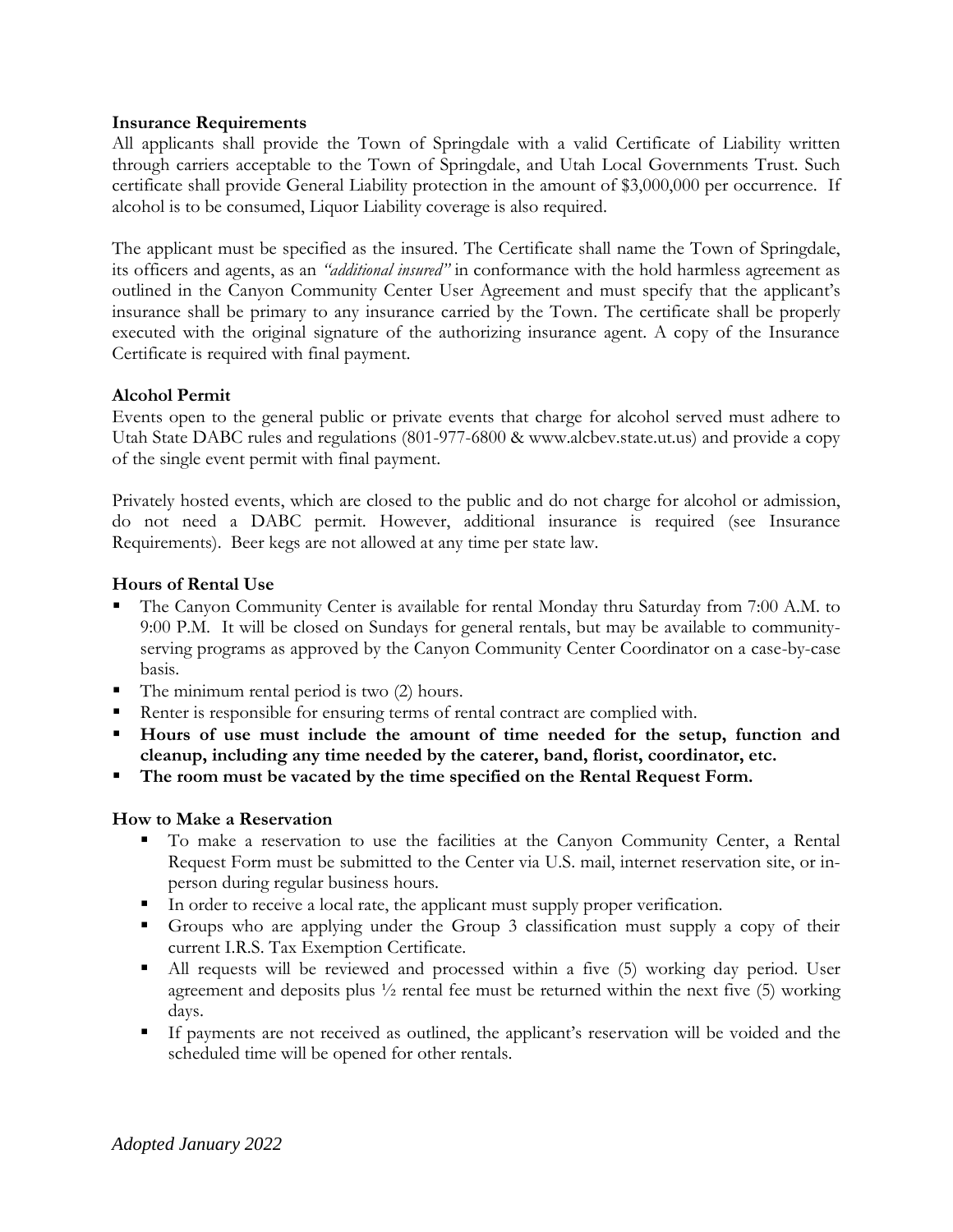## **Cancellations, Changes & Refunds**

- Cancellations must be made in writing by the applicant and must be submitted to the Canyon Community Center via fax, U.S. mail, or in-person during regular business hours.
- In the event it may be necessary to reschedule, relocate or cancel a request previously approved, the group or individual will be given as much advance notice as possible, with complete refund.
- Refunds will be handled as follows:
	- o All cancellations will be charged a \$25.00 processing fee.
	- o If the request is received 31 days or more prior to the rental date the deposit and fees will be refunded, less the processing fee.
	- o If the request is received less than thirty (30) days prior to the rental date the applicant will forfeit all rental fees paid. Deposits will be refunded.
	- o Refunds are not issued for unused hours.
	- o Canyon Community Center User Agreements may not be transferred, assigned or sublet.
	- o Refunds will be mailed to the applicant within 31 days of receipt of the written cancellation request.
	- o Any changes in rental hours less than thirty (31) days prior to rental date will be assessed a \$25.00 fee per change.

# **Youth Events**

- Groups composed of youth (16 and under) must be supervised at all times by one adult for each ten youth.
- Alcohol may not be sold or consumed at an event officially designated as a "youth event" (i.e. an event at which the majority of the attendees are individuals under twenty-one years of age).

# **Facility Setup/Clean Up**

- All exit doors must be operable and no part of any hallway, corridor, or exit may be used in a way that obstructs its use as an exit.
- It is the complete responsibility of the renter to set-up, operate, and return facilities and equipment to the status as originally found, including vacuuming, mopping and putting away all equipment.
- As a community and subscribers to the Leave No Trace philosophy, Springdale encourages recycling of all recyclable materials and the use of reusable materials whenever possible. There are recycling units in the facility as well as reusable dinnerware and table cloths available. \*If interested in our reusable dinnerware please call for additional information\*
- Styrofoam products cannot be recycled. As such, the use of **Styrofoam** products (plates, bowls, etc.) in the Center is prohibited.

# **Decorations and Signs**

- The use of tacks, tape, nails, staples or putty on any walls is prohibited.
- All decorative materials must be either made of non-combustible substances or treated with State Approved flame-retardant.
- Rice, birdseed, confetti, and similar materials may not be thrown inside or outside the facility.
- Any plants or shrubs brought into the building must be in waterproof containers.